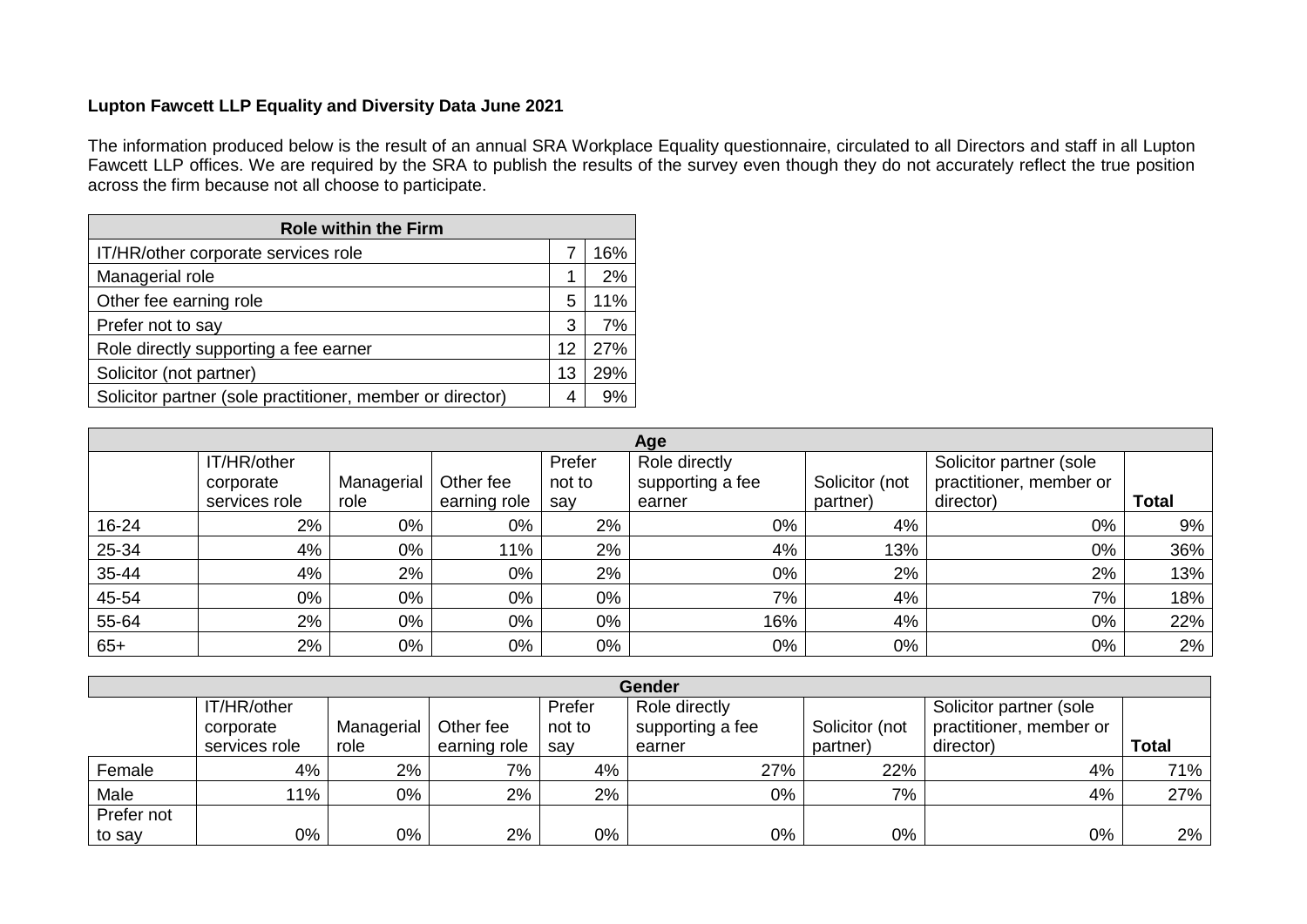|                                                                               | <b>Disability</b>                         |                    |                           |                      |                                                                         |                            |                                                                 |              |  |  |  |
|-------------------------------------------------------------------------------|-------------------------------------------|--------------------|---------------------------|----------------------|-------------------------------------------------------------------------|----------------------------|-----------------------------------------------------------------|--------------|--|--|--|
| Individuals with a disability according to the definition of the Equality Act |                                           |                    |                           |                      |                                                                         |                            |                                                                 |              |  |  |  |
|                                                                               | IT/HR/other<br>corporate services<br>role | Managerial<br>role | Other fee<br>earning role | Prefer not<br>to say | Role directly<br>supporting a fee<br>earner                             | Solicitor (not<br>partner) | Solicitor partner (sole<br>practitioner, member or<br>director) | <b>Total</b> |  |  |  |
| Yes                                                                           | 0%                                        | 0%                 | 0%                        | 0%                   | 0%                                                                      | $0\%$                      | $0\%$                                                           | 0%           |  |  |  |
| No                                                                            | 16%                                       | 2%                 | 11%                       | 7%                   | 27%                                                                     | 29%                        | 9%                                                              | 100%         |  |  |  |
| Prefer                                                                        | 0%                                        | 0%                 | 0%                        | 0%                   | 0%                                                                      | 0%                         | $0\%$                                                           | 0%           |  |  |  |
|                                                                               |                                           |                    |                           |                      | Day to day activities limited because of a health problem or disability |                            |                                                                 |              |  |  |  |
| <b>No</b>                                                                     | 16%                                       | 2%                 | 11%                       | 7%                   | 27%                                                                     | 29%                        | 7%                                                              | 98%          |  |  |  |
| Yes,<br>limited a<br>little                                                   | $0\%$                                     | 0%                 | 0%                        | 0%                   | $0\%$                                                                   | 0%                         | 2%                                                              | $2\%$        |  |  |  |

|                                                                   |               |            |              | <b>Ethnicity</b> |                  |                |                         |              |
|-------------------------------------------------------------------|---------------|------------|--------------|------------------|------------------|----------------|-------------------------|--------------|
|                                                                   | IT/HR/other   |            |              |                  | Role directly    |                | Solicitor partner (sole |              |
|                                                                   | corporate     | Managerial | Other fee    | Prefer not       | supporting a fee | Solicitor (not | practitioner, member or |              |
|                                                                   | services role | role       | earning role | to say           | earner           | partner)       | director)               | <b>Total</b> |
| Any other White                                                   |               |            |              |                  |                  |                |                         |              |
| background                                                        | 0%            | 0%         | 0%           | 0%               | 0%               | 2%             | 0%                      | $2\%$        |
| Asian/Asian British                                               |               |            |              |                  |                  |                |                         |              |
| - Indian                                                          | 0%            | 0%         | 0%           | 0%               | 0%               | 4%             | 0%                      | 4%           |
| <b>Black/Black British</b>                                        |               |            |              |                  |                  |                |                         |              |
| -Caribbean                                                        | 0%            | 0%         | 0%           | 0%               | 4%               | 0%             | 0%                      | 4%           |
| Prefer not to say                                                 | 0%            | 0%         | 0%           | $0\%$            | 0%               | 2%             | 0%                      | $2\%$        |
| White - British/<br>English/Welsh/<br>Northern Irish/<br>Scottish | 16%           | 2%         | 11%          | 7%               | 22%              | 20%            | 9%                      | 87%          |